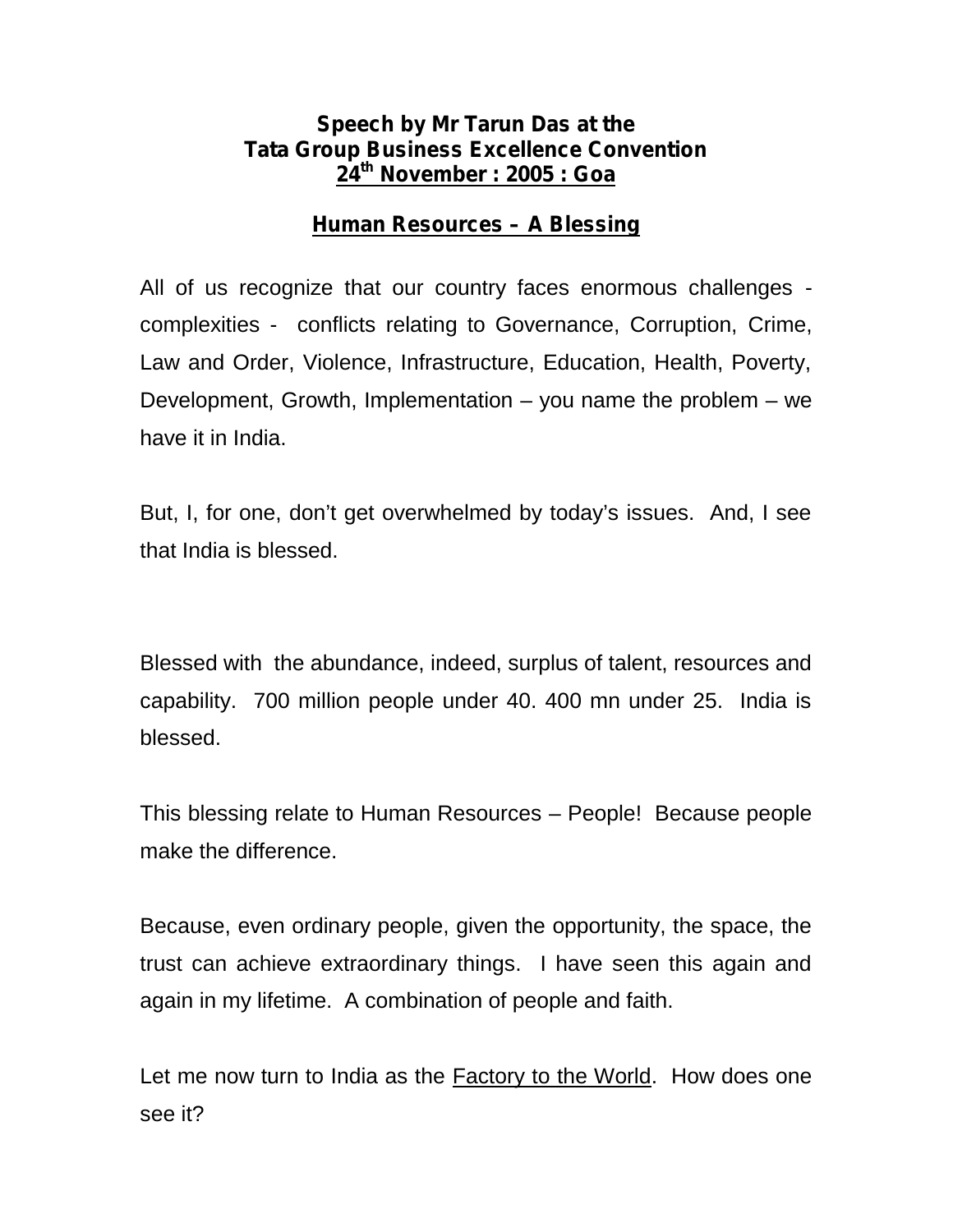Actually, it is not going to be one factory to the world. I see India as six factories to the world. Six huge big buckets.

**1.** The first "factory" is the easiest to speak of the IT and services sector.

Through the 90s, and now, the IT sector gave Indians as new sense of confidence and pride. This continues. And, will continue. But, beyond IT, we now see other services emerging as global players. Healthcare, media, entertainment, education, training to name only five. Its in the air. The trend is showing India is emerging as a "services factory" to the world by 2010, we shall have consolidated our position and extended into new services.

**2.** The second factory to the world is science and technology, a much neglected activity in the past in the private sectors but not so in the public sectors, eg, space, nuclear, defence. Today and tomorrow, closely held developments will be shared and the R&D infrastructure built around the country, will be used for the economy, industry, society. With the flow of science and technology talent, in India and from overseas, this is an area of growing importance, supplemented by international organizations and corporates locating their R & D centers in India.

We may never have thought of it but it's a reality in the making.

India is a factory to the world in R &D and science and technology. The Mashelkars of the world in India are making this happen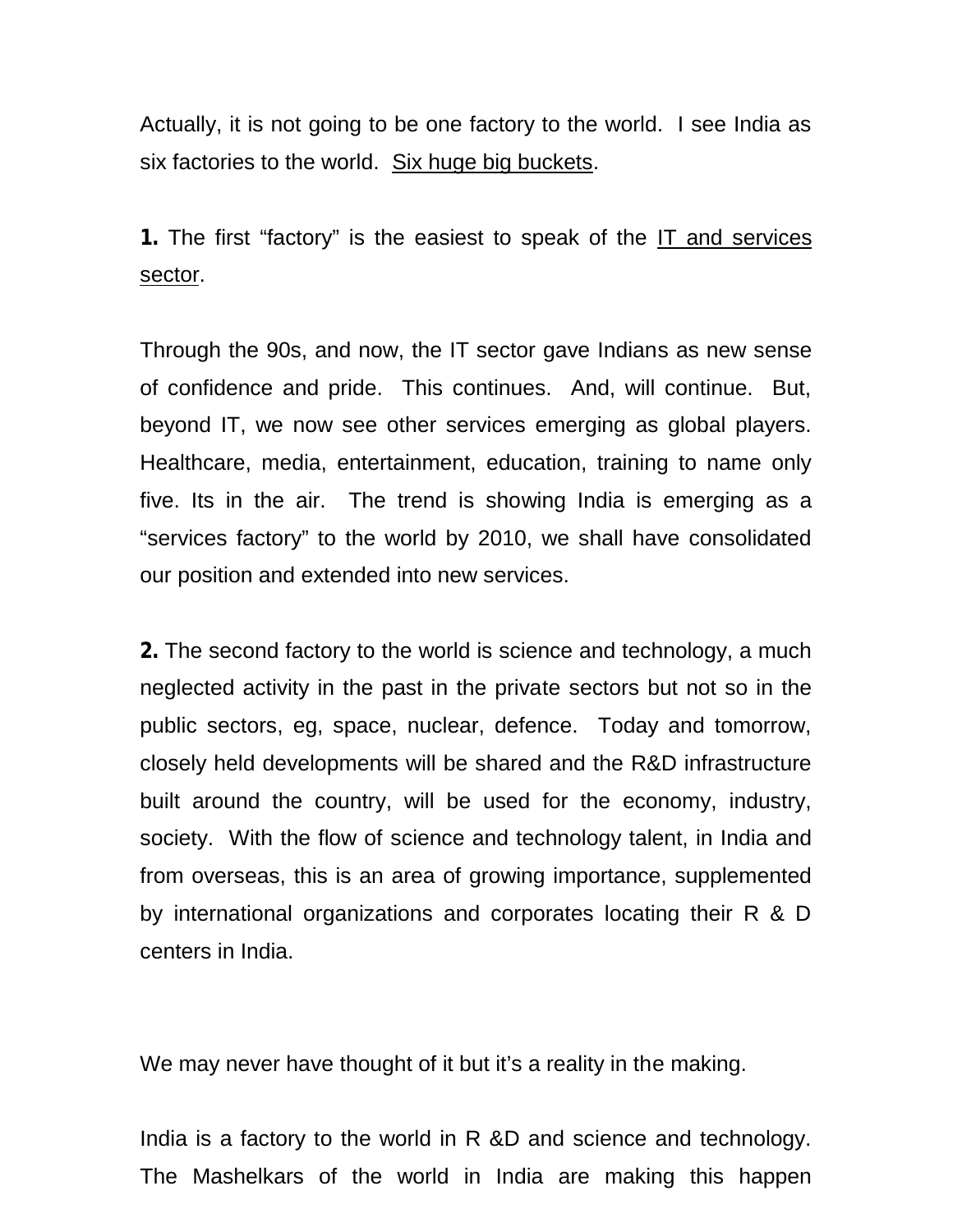innovation. New developments. Even in energy, which is huge national problem.

**3.** The third factory is in manufacturing. Here are four pictures :

1947 – 91 : Protection. No competition, Consumer taken for a ride. 1991 – 96 : Libaralisation. Competitive growth (7%). Fin. consumer benefits statement.

1997 – 2002 : South East Asia Financial. Crisis. Stagnation. Pain. Fear of China. Restructure, downsizing. Joint ventures breakup. Go it alone.

2003 – 2005 : Competitive, confident. Enjoys global. Looking outward. Investment overseas, takeovers.

And, an additional picture in Manufacturing.

By policy, India vacated the world markets to China in the SME sectors – low technology labour intensive, mass scale production. We restricted growth. Limited by national dictat. But, this is changing now, though late – Industry by Industry there is derservation.

The manufacturing sector has come into its own. Best practices are embraced. Learning is high. Indian manufacturing is set to begin with as the second factory to the world, after China, but, soon, to challenge China because of their own constraints.

**4.** The fourth factory is entrepreneurship. A resource we always head. From the 19<sup>th</sup> century. Suppressed in the  $47 - 91$  period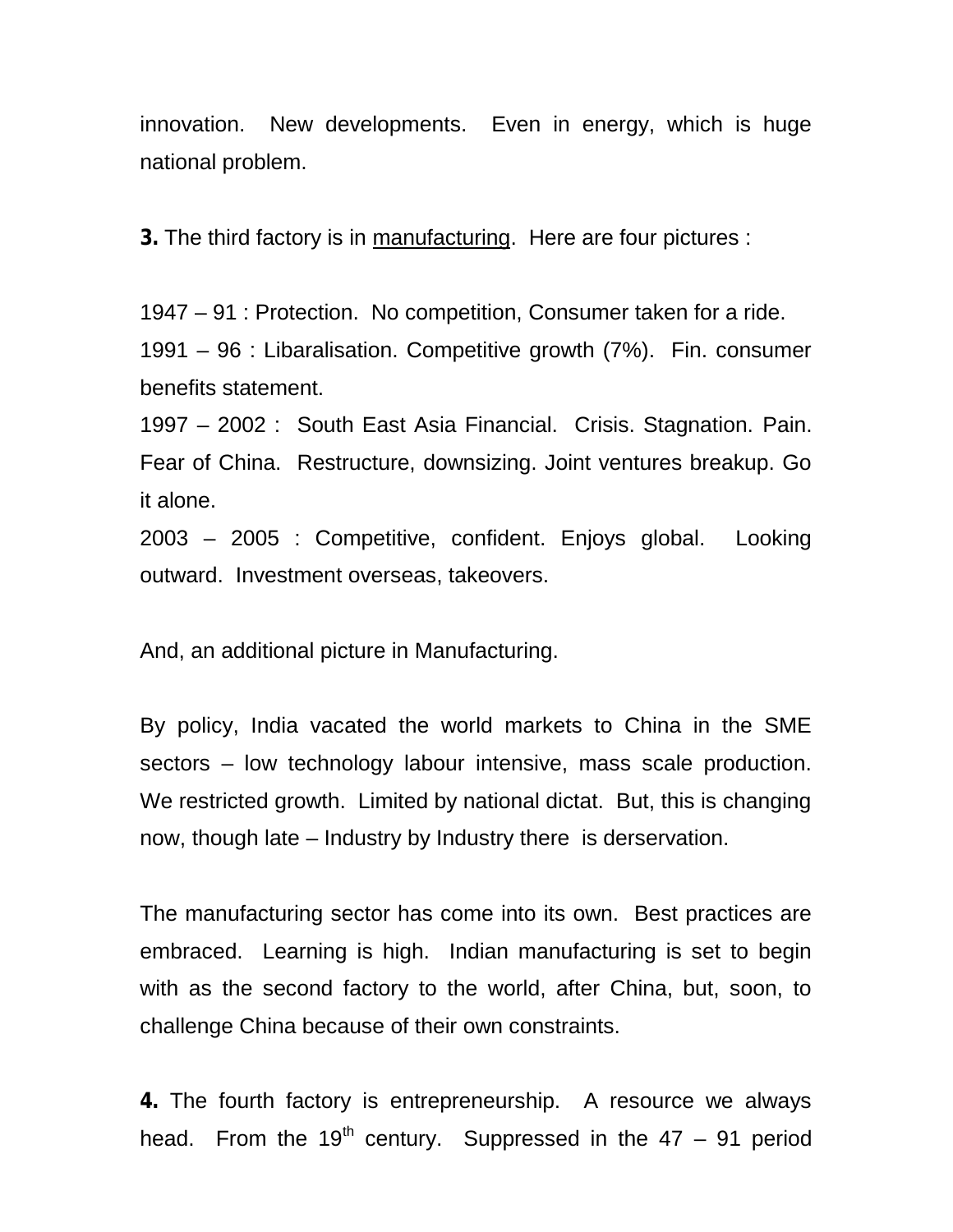gradually unleashed in the 90s with no habit of seeing the bright sun of competitiveness especially in the SME sector.

All changed now. Eg. SMEs are today grouped around the country in 48 clusters, learning together, sharing best practices with CII counselors and Japanese experts.

At a time when the world ageing India is going to witness an explosion of new, young entrepreneurship making this another factory to the world. The factory of entrepreneurs and the best are the young full of energy, excitement and enthusiasm.

**5.** The fifth factory is the area of food and agriculture – heavily regulated and controlled in the past, just beginning to be reformed and freed. Every aspect was regimented. Production, distribution, export, import. Prices, sales, slowly, India is unleashing what is a huge private sector enterprise. Where over 600 mn people operate. Where 640,000 villages function. Where technology and physical infrastructure have been neglected. But, where IT, telecom and physical connectivity is actually happening. Where food processing industries will emerge and India will be a food factory to the world at a cost, quality and competitiveness.

**6.** And, now, the final the sixth factory SKILLS. Yes, I know we have shortages. I know we can't find the right person with the right skill and the right quality of skill. But, the future will be different.

Across the country, a new silent movement has started. The National Skills Development Initiative.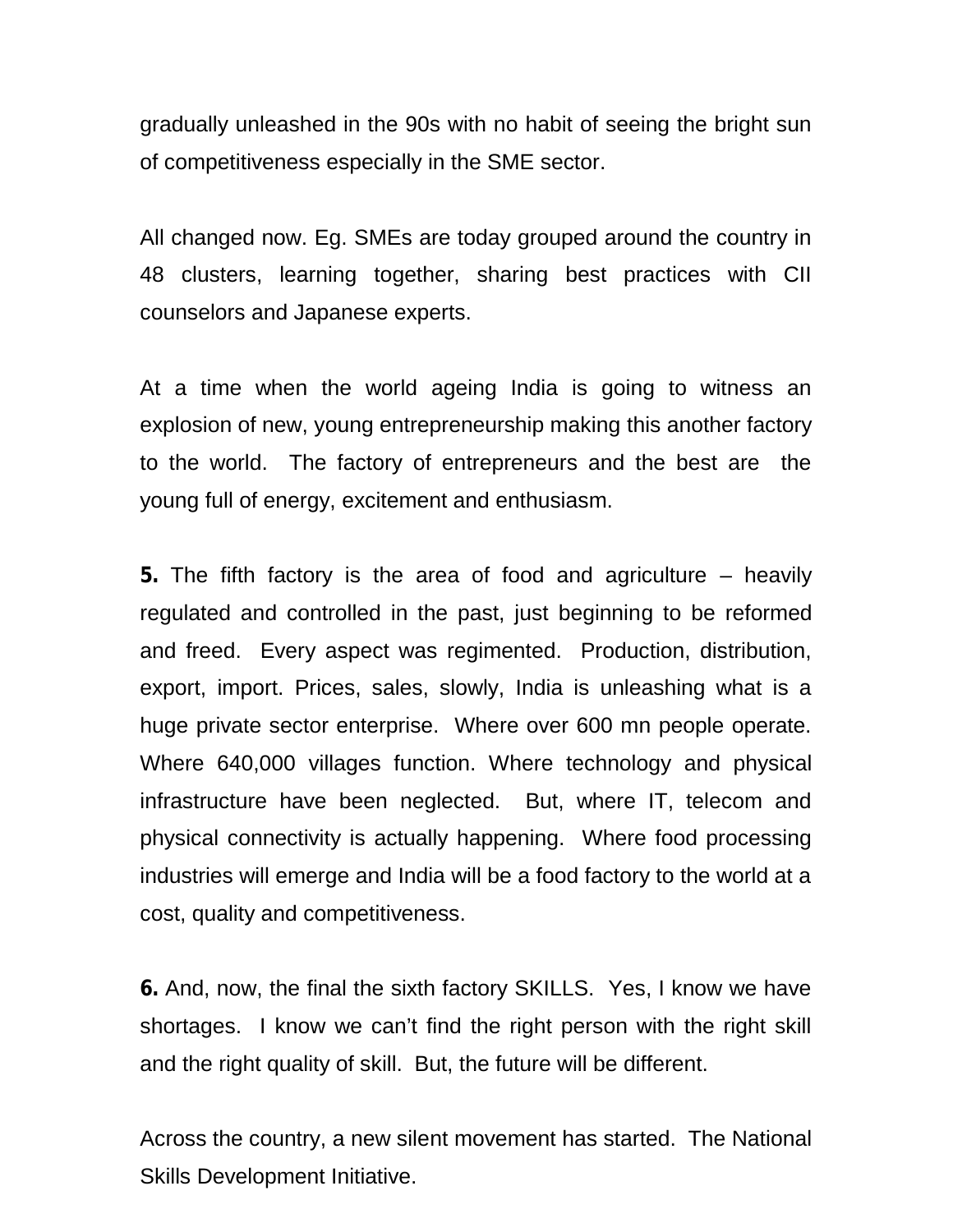The training and skilling of people, even those who are school dropouts. Not just giving them the training but also certification that the skill is to global standard. And, this is not a government initiative.

So, we have the people, especially the youth. We now have the training and skilling input happening. And, over the next few years, a new factory is being built – the factory of skills. And, the world will either source the skills or import the skills. Their choice.

Whats common to these 6 factories? Whats unique? Whats special?

It is not about governments

It is not dependent on government

It is not government led.

This is the new paradigm of India.

Its non-government

Its private sector. Its NGOs. Its Civil society.

People and organizations are getting on with what they want to do and achieving their objectives without excessive dependency on governments. So, its dependent on us. Our will. Our skill. Our talent. Our ambition. Our vision. And, as governments steadily